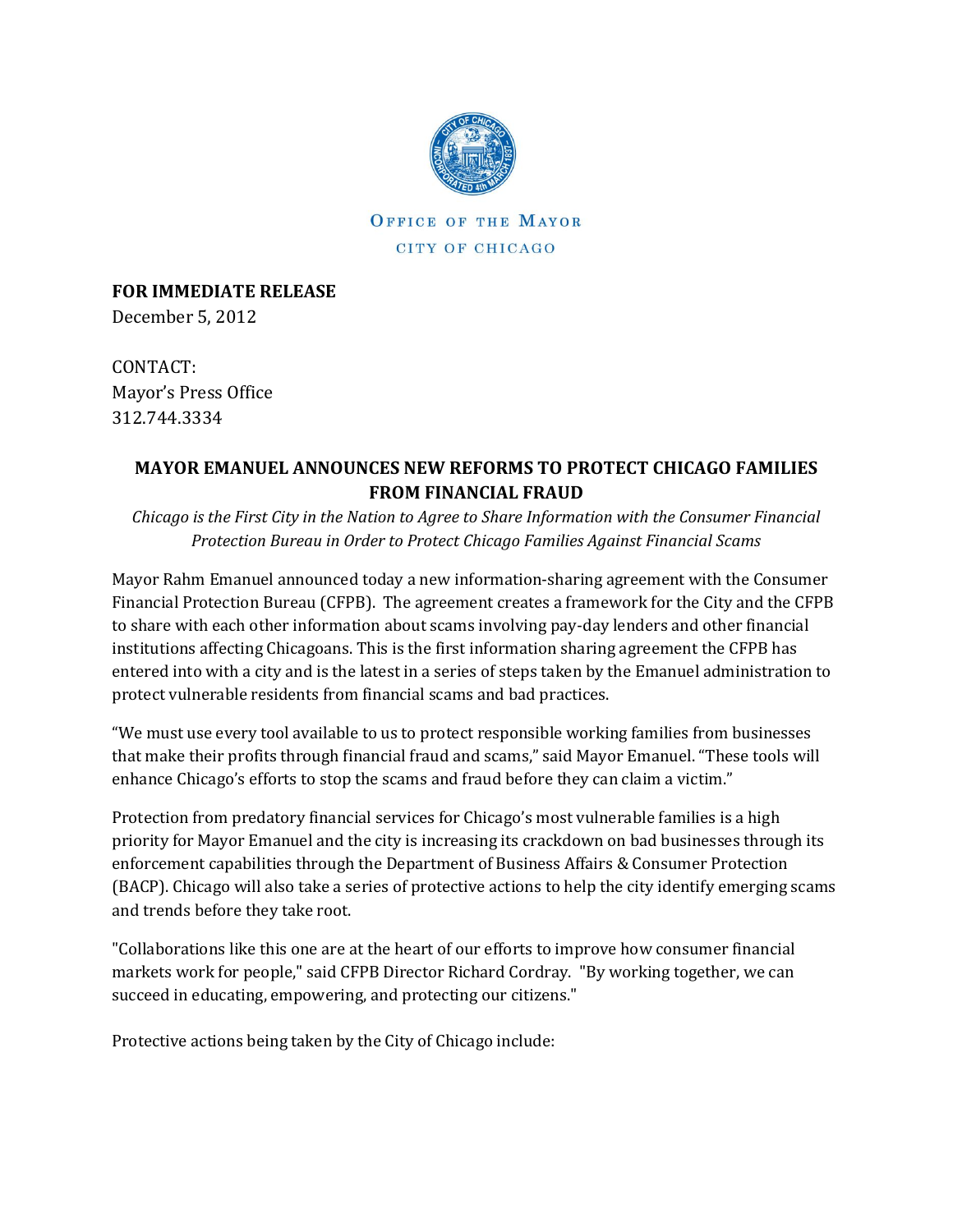- Introducing a new City Council ordinance to regulate and license debt collectors to ensure they abide by fair debt collection guidelines and put a stop to illegal collections practices in Chicago. This will be introduced during the December 12th City Council meeting.
- Gathering information on predatory and deceptive acts associated with home repair loans, payday loans, small dollar loans, reverse mortgage products, and mortgage origination and servicing.
- Implementing new zoning regulations to limit the proliferation of payday lenders, auto-title loan stores, and other predatory financial services. Concentrations of these operations in select areas have proven to lead to higher bankruptcy rates, higher crime rates, lower credit scores, and overall financial instability.
- Prioritizing enforcement of predatory and fraudulent consumer practices through a new City Council ordinance that strengthens the City's ability by giving BACP the teeth it needs to take action against businesses convicted of violating state and federal consumer protection acts. This will also be introduced during the December 12<sup>th</sup> City Council meeting.

The newly announced fraud protection efforts by the Emanuel administration are the latest in a series of actions taken by the city to protect consumers. Early efforts have seen positive results to limit financial predators with an ordinance cracking down on immigration services fraud and predatory commercial tax preparers.

"The two-way flow of information and enforcement efforts between the CFPB and local authorities is critical to elevating concerns about high-cost products, such as payday and auto title loans, quickly and will help drive a better understanding of potential abuses," said Tom Feltner, Director of Financial Services at the Consumer Federation of America. "We applaud Mayor Emanuel for his commitment to protecting consumers and working across every level of government to develop clear and transparent reforms."

"I am pleased that the Mayor has taken key steps in strengthening our efforts to protect our residents," said Alderman Emma Mitts, Chair of the Committee on License and Consumer Protection. "In working with the newly tasked CFPB, we will ensure Chicagoans will not be taken advantage of by Consumer lenders."

"The proposed ordinances, policies, and increased cooperation across levels of government is the type of leadership and governing that our families deserve and need. I commend Mayor Emanuel for aggressively pursuing strategies to protect consumers and utilizing every resource and partnership possible to eliminate these frauds and punish bad actors responsible," said Alderman Ameya Pawar, a leading consumer protection advocate in the City Council. "These types of reforms are exactly the reason why I got into public service."

The Consumer Financial Protection Bureau is a 21st century agency that helps consumer finance markets work by making rules more effective, by consistently and fairly enforcing those rules, and